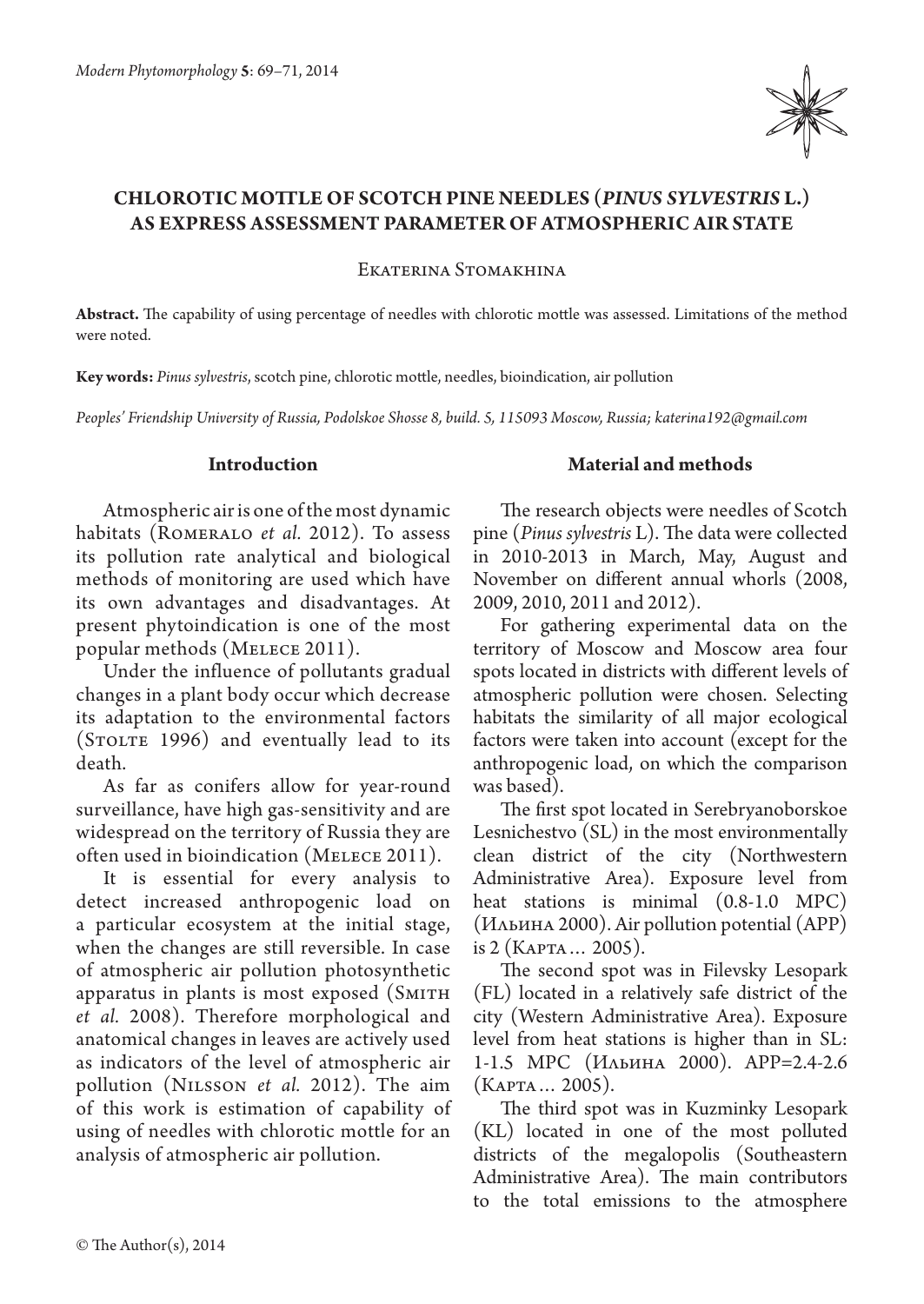| Observation<br>periods |     |           | Annual whorls |     |    |           |     |     |     |      |     |     |                |      |    |    |    |
|------------------------|-----|-----------|---------------|-----|----|-----------|-----|-----|-----|------|-----|-----|----------------|------|----|----|----|
|                        |     | 2009      |               |     |    | 2010      |     |     |     | 2011 |     |     |                | 2012 |    |    |    |
|                        |     | <b>SL</b> | FL            | KL  | IL | <b>SL</b> | FL  | KL  | IL  | SL   | FL  | KL  | IL             | SL   | FL | KL | П. |
| 2011                   | Nov | 100       | 100           | 100 | 89 | 98        | 84  | 97  | 22  | 14   | 3   | 33  | 3              |      |    |    |    |
| 2012                   | Mar | 100       | 100           | 100 | 83 | 95        | 96  | 88  | 51  | 12   | 23  | 11  | 5              |      |    |    |    |
|                        | May | 88        | 100           | 100 |    | 100       | 97  | 99  | 30  | 29   | 29  | 55  | $\overline{4}$ |      |    |    |    |
|                        | Aug | 100       | 100           | 100 |    | 100       | 100 | 100 | 100 | 77   | 93  | 96  | 13             |      |    |    |    |
|                        | Nov |           |               |     |    | 100       | 100 |     | 98  | 100  | 100 | 100 | 15             | 44   | 39 | 57 | 1  |
| $\epsilon$<br>201      | Mar |           |               |     |    | 100       | 100 |     | 100 | 100  | 100 | 100 | 61             | 41   | 26 | 53 | 5  |

**Table 1.** Percentage of needles with chlorotic mottle in different habitats on all annual whorls.

in the district are plants from fuel-energy complex (in addition to road transport). Exposure level from heat stations here is one of the highest on the territory of Moscow (2.0-2.5 MPC) (Ильина 2000). APP=2.8-3.0 (Карта… 2005).

The fourth spot was the reference one. It is located in Istrinskoe Lesnoe Hosiastvo (IL) in 38 km from Moscow.

For every habitat five 10-15-year-old young pines were selected at random. For every tree we chose three branches (from the southern side at a height of 1.5 m (PFANZL *et al.* 1994)), on which the state of 20 needles from every annual whorl was evaluated, with the total amount of 300 needles from each annual whorl in each habitat. Chlorotic mottle was taken into account when there was only one spot more than 1mm in diameter or several spots.

For data analysis the Microsoft Office Excel "Packet Analys" was applied. We conducted analysis of variance based on Fisher's test (the final conclusion was made by *t*-test), single- and two-factor analyses as well as a regression analyses. The significance level was 95%.

## **Results and discussion**

General observation shows that the percentage of needles with chlorotic mottle gradually increased since its inception, and by the end of the second life year almost all needles are damaged (Tab. 1). Statistical manipulation of the data showed that there is a a significant difference between the reference spot and the spots in the city (if the last year, the year before last and sometimes current year needles are observed).

If we compare all the habitats using data from regression analysis we can see that the damage speed is higher in habitats where anthropogenic load is significant (Fig. 1).

Meanwhile according to this parameter the reference spot is significantly different from the habitats in the city. It should be noted that the higher the damage speed is at the beginning of the year and the lower at the year-end, the greater the anthropogenic load on the habitat is.

According to single-factor analysis significant differences were found for last year whorls, measured in May, August and November. The factor influence force was 45%, 41% and 60% respectively.

Two-factor analysis showed the reliable relationship between percentage of damaged needles and the year of investigations (and also location). Moreover, significant interaction effect between "location" and "investigation year" was discovered when analyzing last year whorls in November and March. However in this case the factor influence force is lower than in analyses of relationship between percentage of damaged needles and the year of investigations or location.